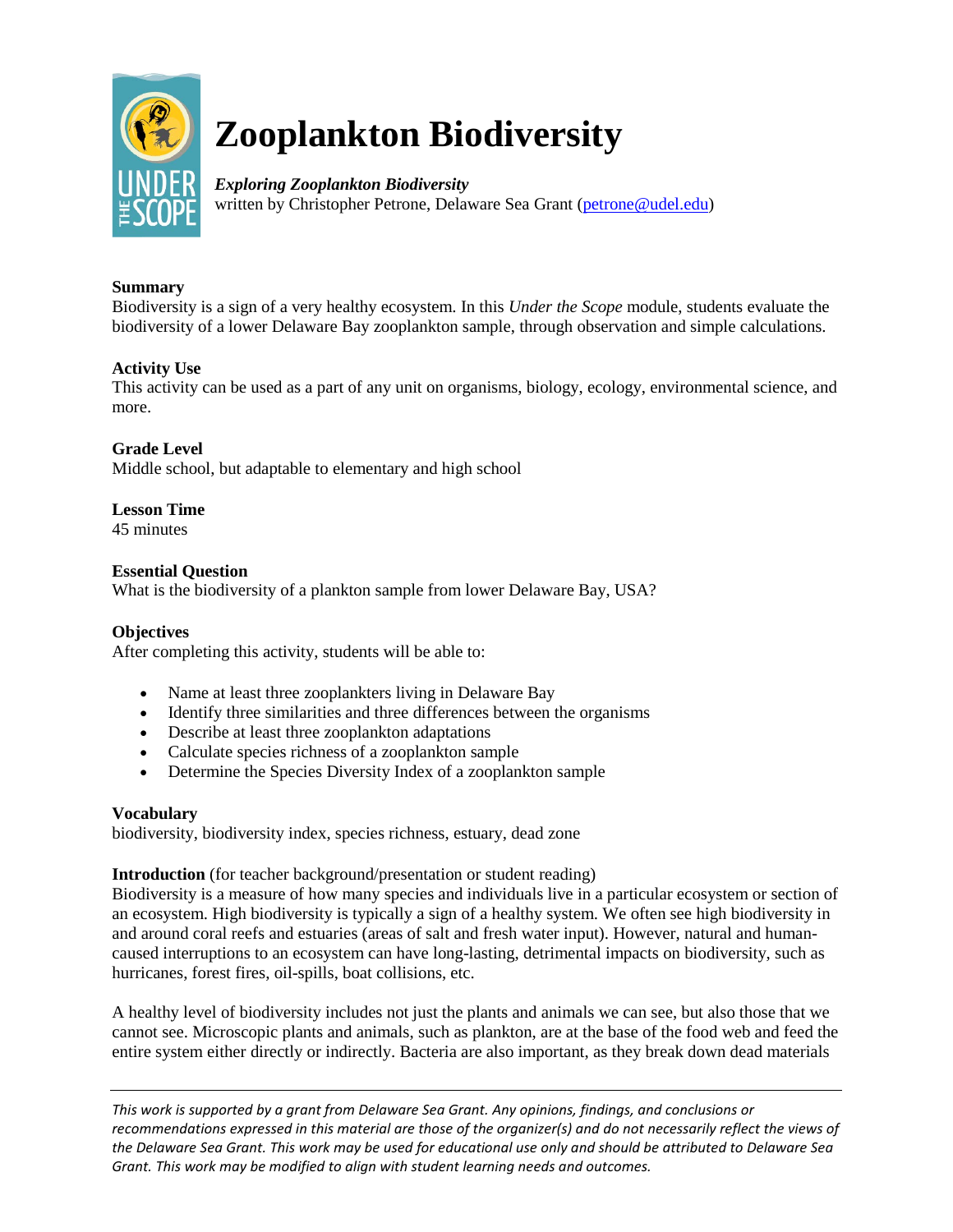and recycle the nutrients and energy so they are available to the system again. Abiotic (non-living) factors are also important, such as air and water temperature, sunlight, dissolved oxygen and salinity (underwater), etc. Most species can only tolerate a certain range when it comes to abiotic factors, so if a disturbance substantially affects the abiotics, it will have a negative impact on the plants and animals, and as a result, the system's biodiversity will suffer.

#### **Learning Activity**

Look at the magnified plankton sample and the associated thumbnail images [\(https://www.underthescope.udel.edu/images/virtual-plankton-tow\)](https://www.underthescope.udel.edu/images/virtual-plankton-tow), and complete the student worksheet below.

#### **Student Worksheet**

1. Complete Table 1 while viewing the magnified plankton sample and related thumbnail images.

#### **Table 1. Calculating species diversity.**

|               | <b>Species Richness</b><br>(number of<br>species) | Number of each species | <b>Total number</b><br>of organisms | <b>Species Diversity Index</b><br>(Species Richness/Total<br>number of organisms) |
|---------------|---------------------------------------------------|------------------------|-------------------------------------|-----------------------------------------------------------------------------------|
| <b>Sample</b> |                                                   |                        |                                     |                                                                                   |

2. Pick three zooplankters, and either describe them in detail or draw them. Be sure to label each. (use back of sheet if needed)

3. List three or more adaptations or special structures you see on the organisms in the sample. What are the functions of these adaptations?